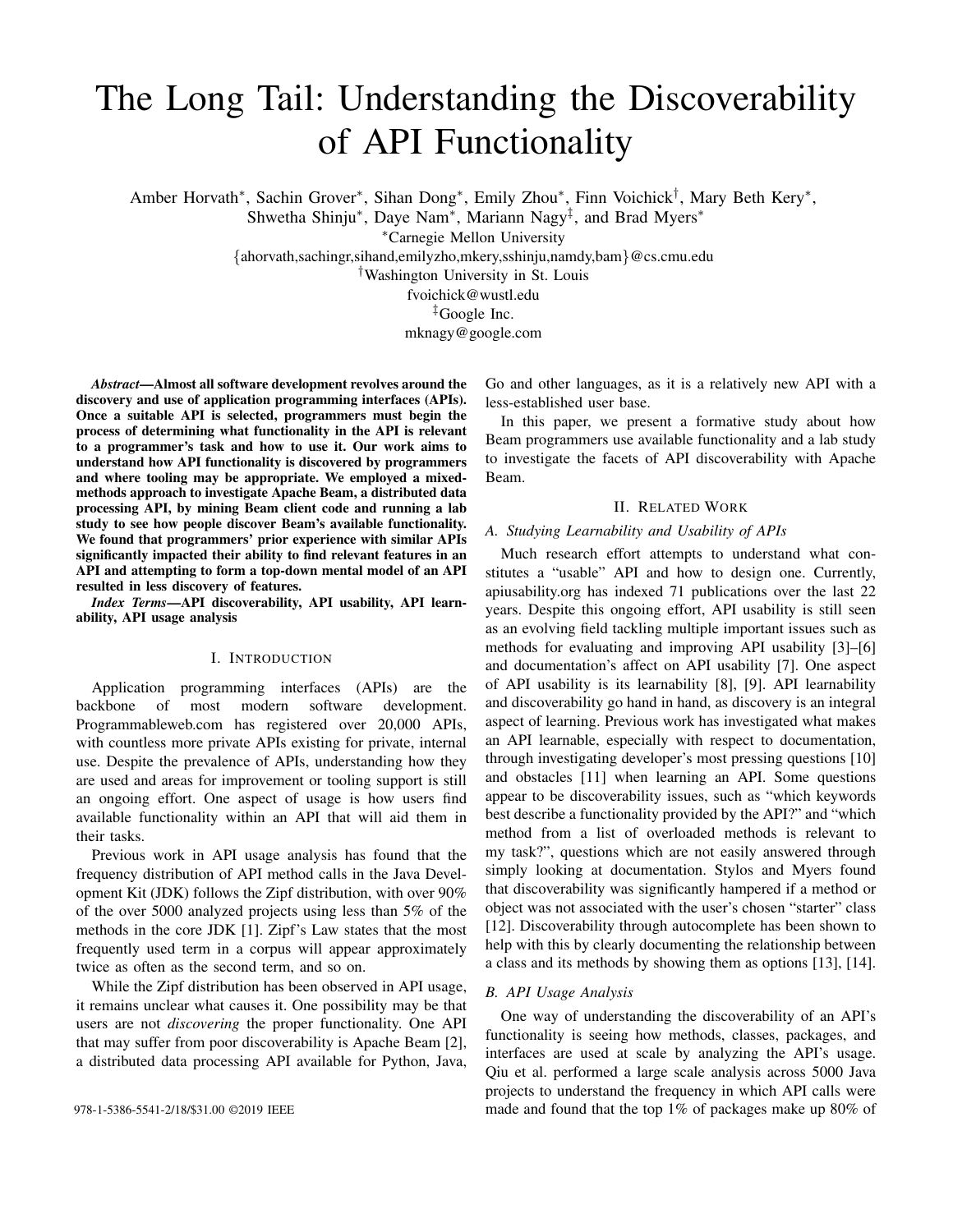all API usage, with a similar pattern emerging for method, interface, and class usage in the JDK [1]. Thummalapenta and Xie developed a program which finds the "hotspots" and "coldspots" of open source frameworks, where hotspots are heavily reused portions of code and coldspots are API methods that are rarely used. While the authors emphasize how hotspots can serve as a fertile ground for tool and documentation usage by highlighting popular patterns and methods, they do not discuss where the coldspots come from or if they would be beneficial to API users if they were to be found and used [15].

# III. BACKGROUND

Apache Beam [2] is a distributed data processing API for creating data pipelining programs. Beam can be configured to read from streaming data sources and can run jobs on large-scale processing platforms such as the Google Cloud Platform. The way Beam programs are typically structured is that the user defines a processing pipeline where data enters the pipeline and is operated on, resulting in a new dataset which is operated on, and so on. In the scope of this work, we focus on how users find and adapt the built-in PTransforms (or "transforms") for their programs, since they provide the structure for the pipeline.

## IV. REPOSITORY MINING

To see how people discovered functionality at scale, we wrote a script to mine from GitHub the uses of Apache Beam's transforms. Since there are fewer help resources available for Beam, and less client code available as a reference on GitHub, we hypothesized that this would lead to certain transforms which are featured in the Programming Guide to be used more often than other transforms.

*1) Method:* We used Selenium, an open source web automation tool (with a headless browser), to extract userrepository pairs from Github search results pages. The parameters of the search were set to look for repositories where Beam's Python SDK was used. We used string parsing techniques with a global dictionary of Beam transforms (created from Beam's documentation) in the corresponding Python files to count the occurrences of each transform. As a comparison, the same process was repeated to extract the count of transforms for PySpark. Due to GitHub's terms of service, we were limited to mining the first 100 pages of the GitHub search results for each API. For the Beam Python SDK, we found 288 GitHub users with a total of 308 repositories. In all of the files, a total of 3079 transforms were used. For PySpark, we found 502 users with 517 repositories. To have a comparable number of repositories for the 2 APIs we randomly sampled 310 repositories from this collection (60%) which contained a total of 3962 PySpark transforms.

*2) Analysis and Results:* Figure 1a and Figure 1b show the frequency distribution of transforms in the mined repositories for Beam and Spark, respectively. As expected, we observe a long tailed distribution, matching the trend observed in the JDK [1]. A closer look at the distribution reveals some interesting trends. For example, *Map* was the most frequently used transform in Beam (appearing in 65% of the projects) despite not being included in the Programming Guide's list of Beam's *Core Transforms*, which represent transforms corresponding to the main processing paradigms in Beam. The popularity of *Map* among users may be attributed to the fact that it is used as a construct in many data processing APIs. The second most frequent transform is *ParDo*, which is a core transform appearing in 34.4% of the projects. This is not surprising as it is the most "advertised" transform in the programming guide. Other common transforms are also the ones which are either explicitly mentioned in the text (green) or appear in the examples (red) as shown in Fig 1a.

We observe a similar distribution of transforms in Spark – most of the frequently used transforms in Spark appear in the programming guide (green in Figure 1b). In general, more transforms explicitly appear in the guide but surprisingly quite a lot of them are rarely used (tail in Figure 1b). We hypothesize that their long obscure names or very specific functionality (required for rare use cases) might be reducing the use of these transforms. Unsurprisingly, across both APIs, more emphasized functions in the programming guides are more frequently used. This could either mean that the documentation team correctly predicted that these are the transforms most users would want to know or it could be that, since they are the easiest to learn about, developers adapted their programs to use them. However, being in the Programming Guide does not guarantee usage – for example in Beam, *FixedWindows*, a helper function for the window transform, is used in a code example in the programming guide but never appeared in any of the files we analyzed. Moreover, some transforms which are never explicitly discussed in the programming guide are still used. The most frequently used transform in Beam that is not in the programming guide is Filter (5.6% of client files), which we speculate is a particularly easy name to guess.

#### V. LAB STUDY

Since we are interested in understanding *how* people find functionality in Beam, make sense of it, and choose to adopt it into their programs, we developed an exploratory lab study.

We applied pre-existing learning-based models to discoverability and learnability of API functions. We chose to look at familiarity of concepts and robustness of a user's mental model [5] and programming learning styles [9] as a framework of discoverability as these theories impact how the programmers make sense of an unfamiliar API. This can be summarized in the following 2 research questions:

- *RQ1. How does familiarity with the API's core concepts affect the discoverability of API functionality?*
- *RQ2. How do different learning styles affect the discoverability of API functionality?*

#### *A. Method*

We recruited undergraduate and masters students studying computer science who had some amount of experience with Python and a data processing or analysis API such as Apache Spark, numpy, or pandas. In total, we recruited 10 participants,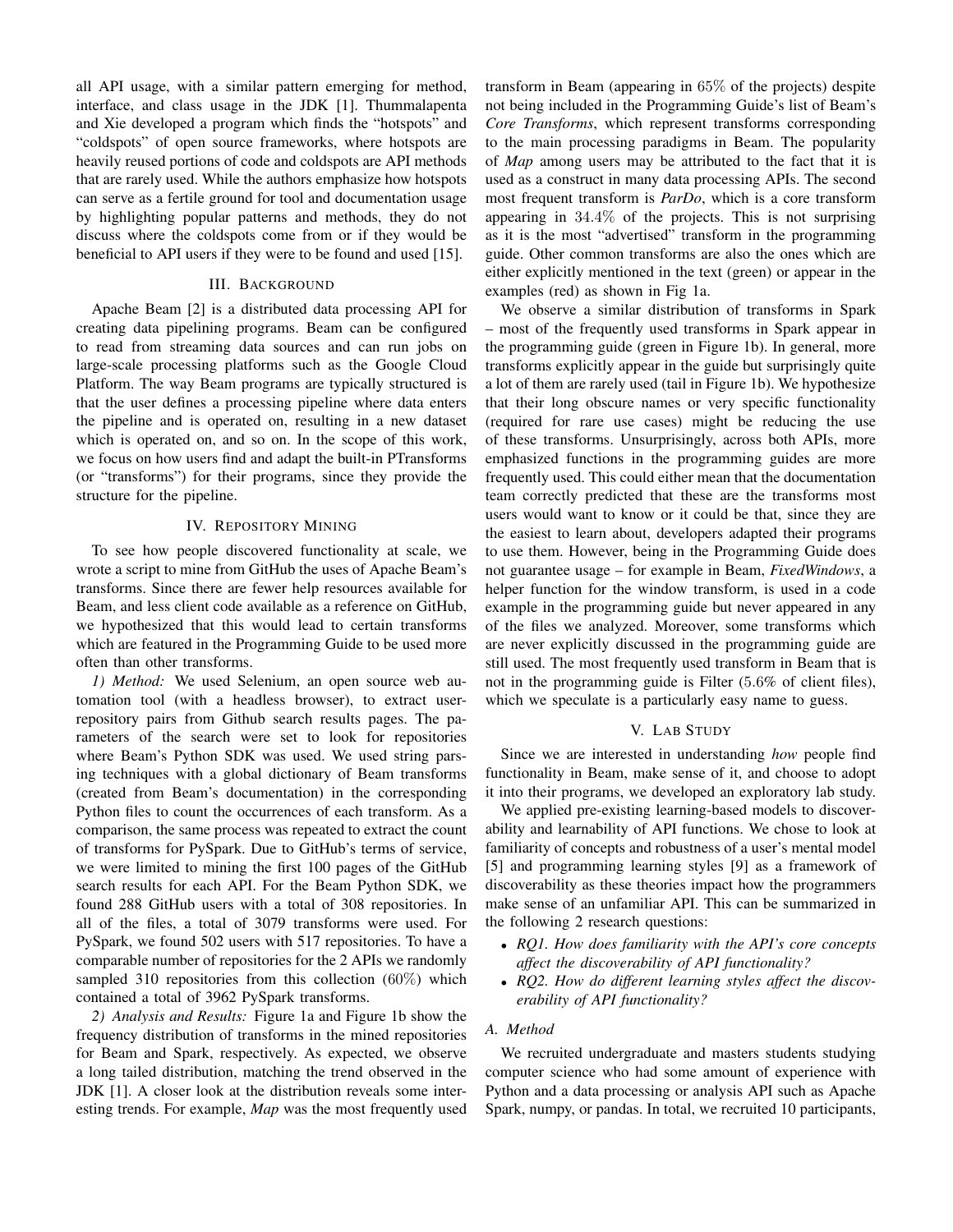

Fig. 1: Distribution of Transforms in (a) Beam and (b) Spark

4 men and 6 women. None were familiar with Beam. We administered a think-aloud study with two experimenters, one running the study while the second took notes. The participant's computer screen and audio were recorded while they completed the task. Participants were compensated \$10 for their time.

We adapted an existing Python SDK Beam word count sample program to be the task, as we felt that it served as a benchmark for what the Beam designers felt were essential transforms a user should be familiar with. The script includes a class that must be called with Beam's ParDo transform to extract the words, and then uses two Python functions to count each time a word appears and to format the results. We refer to this code as "helper" code. The correct script had a total of either 6 or 7 possible correct transforms in the given order, as the grouping keys and summing 1's may either be done with two transforms (GroupByKey and Map) or one (CombinePerKey).

Participants were introduced to Beam, PyCharm, and the autocomplete tools for 10 minutes. Participants were then given 30 minutes to complete the word count task followed by up to 15 minutes for post-task questions, which asked about the participants problem-solving style in general, where they looked for information, and the help resources they used.

#### *B. Analysis*

Videos of the participants completing the task were coded to indicate when they used autocomplete, when the users were in the editor versus looking at the programming guide, every time they added, deleted or modified code and what the changes to their code were, and when they ran their code. From this we analyzed how participants spent their time while they tried to understand and use the API.

We correlated these data with the success the participants had on the task, where success was measured based on the correctness of the user's chosen transforms. Due to recording failures, only 8 of the 10 participants were coded for timespent during the task and help resources used during the task. The first, third, and sixth authors completed the analyses of the videos.

# *C. Results*

None of the participants fully succeeded on the task, however, all participants were able to get at least 1 correct transform. The average score was 3 correct transforms out of a possible 6 or 7, with a mode of 2. The lowest score was 1 correct transform, while the highest score was 5. We are interested in understanding this large variability in terms of correct transforms and how the models we adapted for our RQs are interconnected in the way they characterize discovery.

We began by investigating RQ1 - the extent to which each participant had familiarity with data processing APIs and how that impacted discoverability. All participants had *some* amount of experience with data processing and analysis APIs, but there was a divide in terms of type of experience. 3 participants had experience using distributed, map-reduce paradigm APIs (Hadoop, Apache Spark, and MapReduce), while the remaining 7 only had experience using non-distributed data analysis APIs (numpy, scipy, and pandas). We found that the participants who had experience using at least one of the distributed data processing APIs performed significantly better on the task with a mode of 5 correct transforms (T-test: *p* <*.02*, *Cohen's d = 2.439751*). The participants who only had experience with non-distributed APIs such as numpy had less success, with a mode of 2 correct transforms.

Not surprisingly, we saw evidence that familiarity with similar APIs allowed participants to draw upon their prior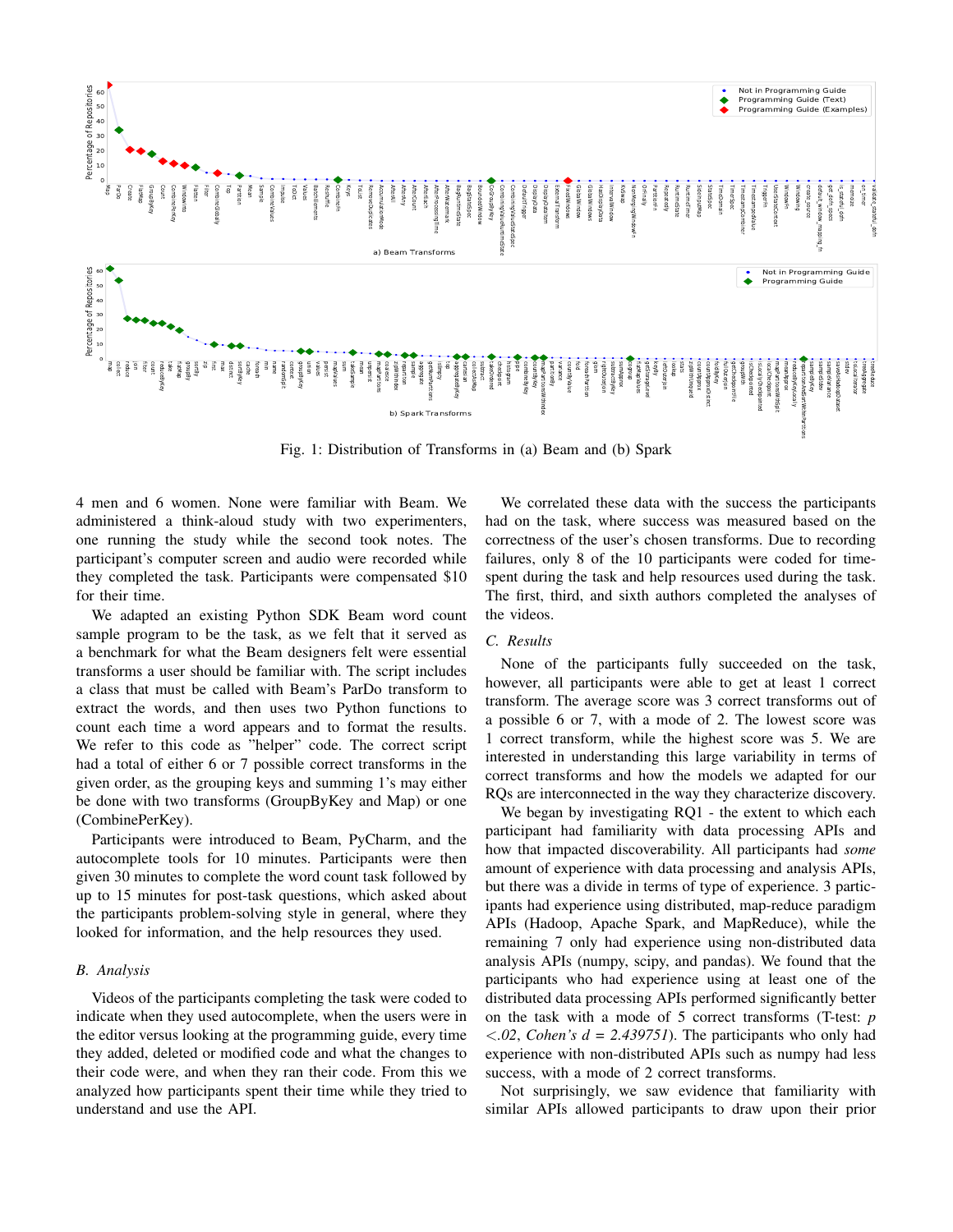knowledge. For example, P1, who had prior experience using Apache Spark, stated in the post task interview that their search for functionality was driven by "the Spark API in the back of my head." Since they were able to draw analogies between the APIs, they were able to more accurately guess what functionality the API would and would not provide. However, this strategy broke down for Beam-specific constructs. For example, P5, who had experience with Spark and got 5 transforms correct, said that, with autocomplete, they were able to find and figure out everything except for "ParDo," Beam's "parallel do" function. In contrast, participants without distributed API processing experience were less likely to know what the API would be able to do as they made incorrect assumptions about what functionality the API would provide.

In order to answer RQ2, how differing programming styles impacted discoverability, we analyzed how programmer's spent their time during the task. We characterized these activities as either enrichment activities such as reading "helper" code and the programming guide, versus task-progression activities such as adding and editing code. We were interested in how the focus on these different activities would affect how participants discover and use transforms.

Attempting to discover elements of Beam primarily through the programming guide was not a successful strategy. P7, the only participant who spent the majority of her time in the programming guide, successfully discovered 2 transforms and gained a comprehensive understanding of ParDo, Beam's most discussed transform. She chose to use it for multiple steps of the pipeline, despite only needing it for the first step. The other transform she discovered, GroupByKey lacked an example in the programming guide, leaving her unsure how to use it and what data type it expected.

The programmers who started off with enrichment activities, then spent a good amount of time attempting to program before going back to enrichment activities such as P3, P4, P5 and P8 were mostly successful. For example, P5 began by writing code and, through the code completion, discovered that there was a Map transform, a Filter transform, and a Sample transform which he felt he could use for nearly every step of the pipeline until he realized this would not work for the first step of the task, which requires ParDo, and moved to the documentation. Our findings are generally consistent with prior work [9], [16]–[19] that finds that programmers have different learning styles – some are systematic and prefer a more top-down approach of reading documentation first, whereas others are more pragmatic and prefer to focus on coding until they realize they need to learn something from the documentation.

# VI. DISCUSSION AND IMPLICATIONS

We investigated two facets of discoverability – developers' previous API usage and programming styles. We are interested in how these facets affect one another and result in a programmer's ability to discover the functionality they are interested in. While our evidence supports the claim that a developer's past experience best predicts their ability to discover relevant information in a new, similar API, P4 serves as an interesting counterpoint – despite having no prior experience with distributed data processing APIs, he still discovered 5 transforms. One way in which P4 shared similarity with the other top performers was in programming style. P3, P4, and P5 all spent some time in the beginning of the task familiarizing themselves with the programming guide and "helper" code prior to writing code with P3 also spending time looking at autocomplete, and then proceeding to move into implementation. Those who spent more time attempting to comprehensively understand everything about Beam before attempting the task had less success. Essentially, programmer's prior experience was the most important factor in their ability to discover new functionality, but programming style also benefited or hindered discovery.

We propose some potential implications for API designers to consider to improve the discoverability of API entities through modifications to documentation and tooling. One way in which participants struggled was by attempting to search for transforms in the programming guide. Both P2 and P10 attempted to search for "pair" or "key/value pair" but were unsuccessful. P6 searched for "tuple" in the programming guide to no avail. These unsuccessful queries hindered discovery of applicable transforms as they returned irrelevant results. One possible solution is supplying multiple keywords that relate to vocabulary from other APIs or the function's intended purpose. API designers should ensure that method names are easily understandable and, for constructs that have naming specific to their API, provide thorough explanations or analogies relating these constructs to more well-known concepts.

### VII. THREATS TO VALIDITY

We chose to only study Apache Beam's discoverability, which may not be representative of other APIs. The task was also relatively short, so it is unclear that if the task was longer, the discoverability behavior may have changed over time as participants grew more familiar with the API. Future studies may benefit from seeing how growing familiarity with an API changes how participants discover features.

For our mining study, we are unsure if we looked at a truly representative sample of Beam repositories – for example it might be that most production level repositories are either private or stored outside of GitHub. We also only looked at the Python SDK Beam usage, which may not be representative of Java or Go usage.

#### VIII. FUTURE WORK

In future work, we will attempt to create responsive documentation, which, based upon the user's prior knowledge, recommends potential features to use. Considering prior experience was the largest influence on how well programmers were able to discover features, perhaps documentation could self-adapt by gauging the user's prior experience in order to supply differing levels of information to facilitate discovery. We are also interested in investigating how developer's interpersonal networks impact discoverability.